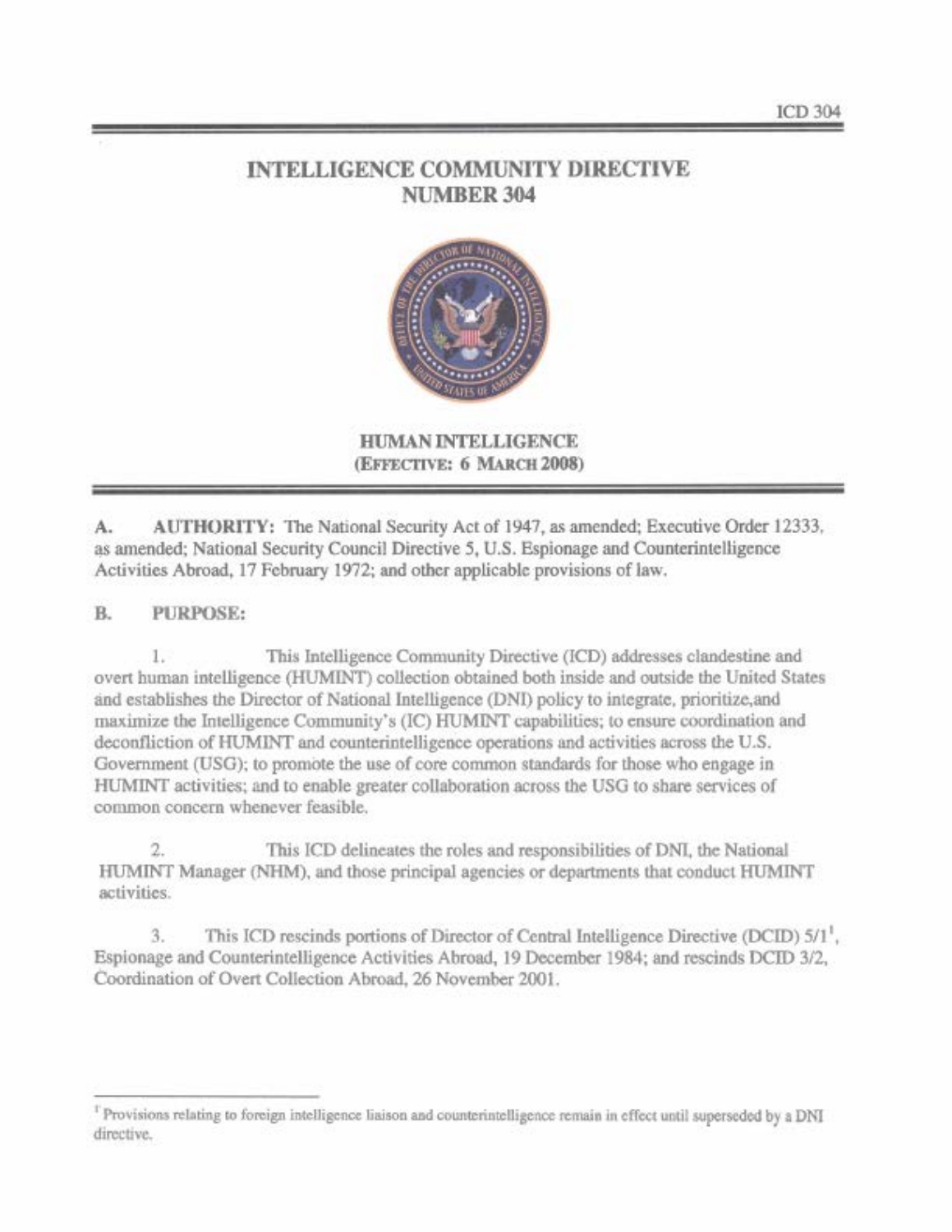#### $C_{\star}$ APPLICABILITY:

This directive applies to the Intelligence Community, as defined by the National  $1$ . Security Act of 1947, as amended, and other departments or agencies that may be designated by the President, or designated jointly by the DNI and the head of the department or agency concerned, as an element of the IC; and to activities funded by the National Intelligence Program.

This directive also applies to other elements of the USG engaged in the collection of  $2.$ intelligence through: HUMINT activities, counterintelligence activities<sup>2</sup>, or activities that involve the use of clandestine methods, to the extent permitted by and in accordance with applicable provisions of statute or executive order.

 $3.$ This ICD does not apply to purely law enforcement investigations or activities. When law enforcement investigations or activities also involve national intelligence or intelligence related to national security, this ICD shall apply if it is not otherwise inconsistent with any applicable Attorney General Guidelines, headquarters-level federal law enforcement policy, or written interagency agreements.

#### D. POLICY:

The DNI is committed to ensuring that HUMINT activities are executed in a prioritized, coordinated, integrated, and professional manner; that USG elements engaged in the collection of intelligence through HUMINT activities, counterintelligence activities, or activities that involve the use of clandestine methods are coordinated and deconflicted with IC HUMINT activities; that HUMINT practitioners use core common standards; and that there is transparency into HUMINT support capabilities to allow all IC elements to benefit from technical or other advances. The overall policy goal is to create a HUMINT enterprise that is efficient, interoperable, provides necessary operational transparency, adequately protects sources and methods from compromise, and has a workforce with common skills and coordinated objectives so that it can respond to a greater number of requirements.

 $1$ . National HUMINT collection conducted by the IC shall be conducted in accordance with Presidential priorities described in the National Intelligence Priorities Framework (NIPF) and DNI policy directives or guidance.

The IC's HUMINT collection capability shall be integrated into the National 2. Intelligence Coordination Center structure to allow for the strategic management of collection capabilities across the intelligence, defense, foreign, and domestic realms.

3. HUMINT operations and activities shall be guided by core common standards and guidelines issued by the NHM, in collaboration with the heads of IC elements and other USG entities, as appropriate.

 $2$  For the purposes of this ICD, "counterintelligence activities" means, specifically, counterintelligence activities involving human sources.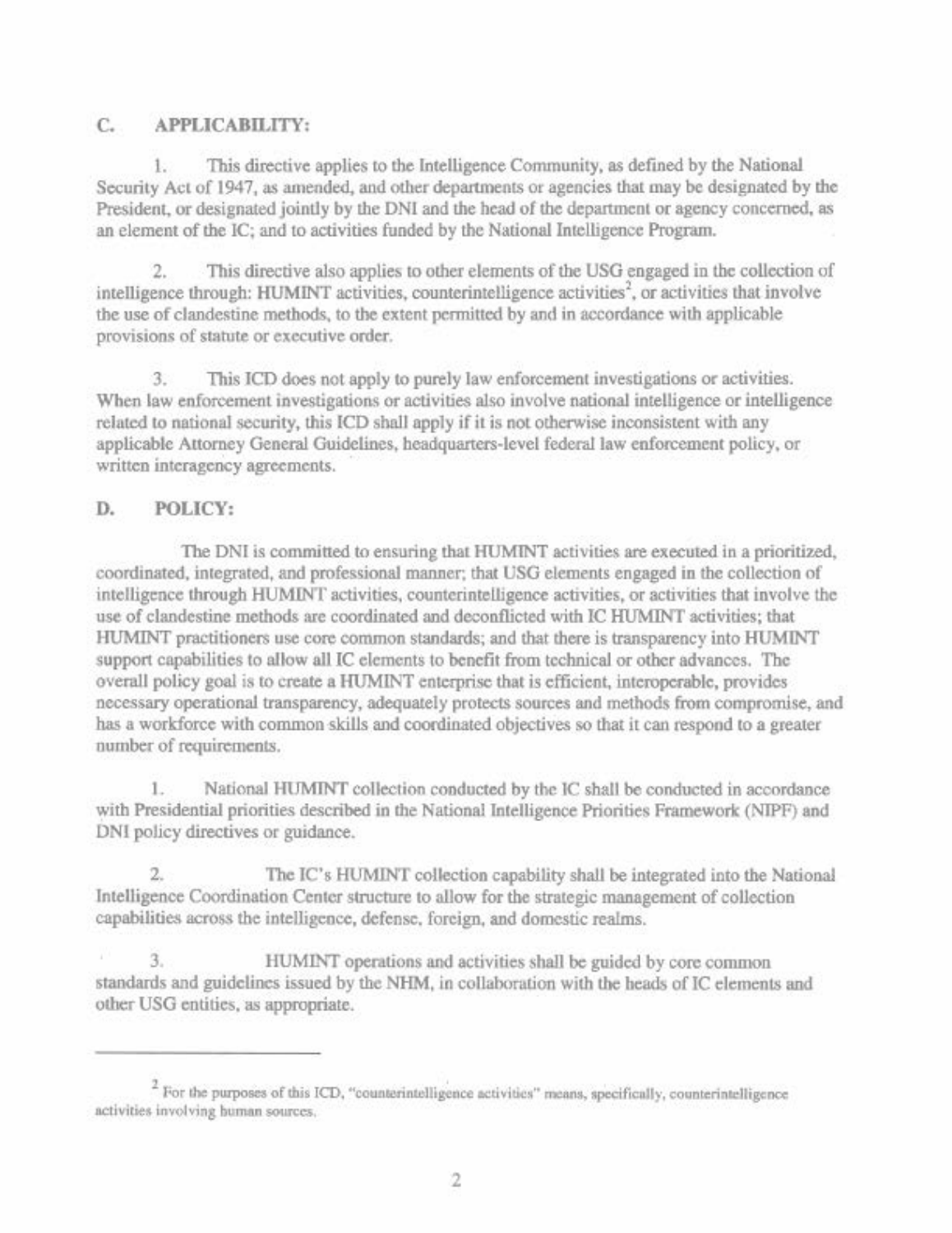$4.$  **HUMINT** operations and activities conducted by a member of the IC or funded under the National Intelligence Program shall be coordinated and deconflicted under written procedures developed by the NHM. in coordination witb IC members.

5. **Operations and activities conducted by other USG entities engaged in** activities that involve the use of clandestine methods or engaged in the collection of intelligence through HUMINT or counterintelligence activities, should be coordinated and deconflicted pursuant to written procedures agreed upon by the NHM and the heads of departments, as appropriate, **containing USG entities engaged in such activities. Agreements at the cabinet level shall be**  approved by the DNI. The NHM shall keep the DNI fully and currently informed of all other such **agreements. Existing interagency coordination and dcconfliction agreements an: bcreby approved**  by the DNI and remain in effect until superseded.<sup>3</sup>

 $6.$  Coordination and deconfliction of activities referenced in sections D.4 and D.5 shall be comprehensive and continuing and shall be handled at the lowest practicable level by the affected departments and agencies.

7. Coordination procedures developed under sections 0.4 through 0.6 shall be in accordance with EO 12333. as amended, or successor executive oroers.

8. Intelligence obtained from IC HUMINT operations or activities shall be **disseminated. pursuant to DNI policy. to the maximum extent possible, with due regard for the protection of sources and methods.** 

9. IC elements shall conduct services of common concern for HUMINT operations and **activities on behalf of the JC as designated by the NHM. in coordination with atfecled IC elements.** 

## E. ROLES AND RESPONSIBILITIES:

1. Office of the Director of National Intelligence. The Deputy Director of National Intelligence for Collection (DDNI/C) is delegated all authorities and responsibilities of the DNI with respect to establishing objectives, priorities and guidance for national HUMINT activities;  $r$ esolves conflicts in collection *requirements*; evaluates the effectiveness of the national HUMINT enterprise; jointly with the NHM selects the Chair of the HUMINT Committee; provides direction **to the HUMTNT Commirroe; supports HUMINT policy** development~ **and in coordination with the DNI/Chief Financial Officer advises the DNI on HUMINT resource allocations within the National** Intelligence Program and tbe Military Intelligence Program.

2. National HUMINT Manager. The Director, Central Intelligence Agency is the NHM with the responsibility to:

Manage the national HUMINT collection capability in accordance with Presidential priorities and DNI guidance.

<sup>&</sup>lt;sup>3</sup>Memorandum of Understanding Concerning Overseas and Domestic Activities of the Central Intelligence Agency and the Federal Bureau of Investigation, June 2005; Memorandum of Agreement Between the Department of Defense and  $Central Intelligence Agency (concerning) Operational Activities, July 2005, and current Annexes.$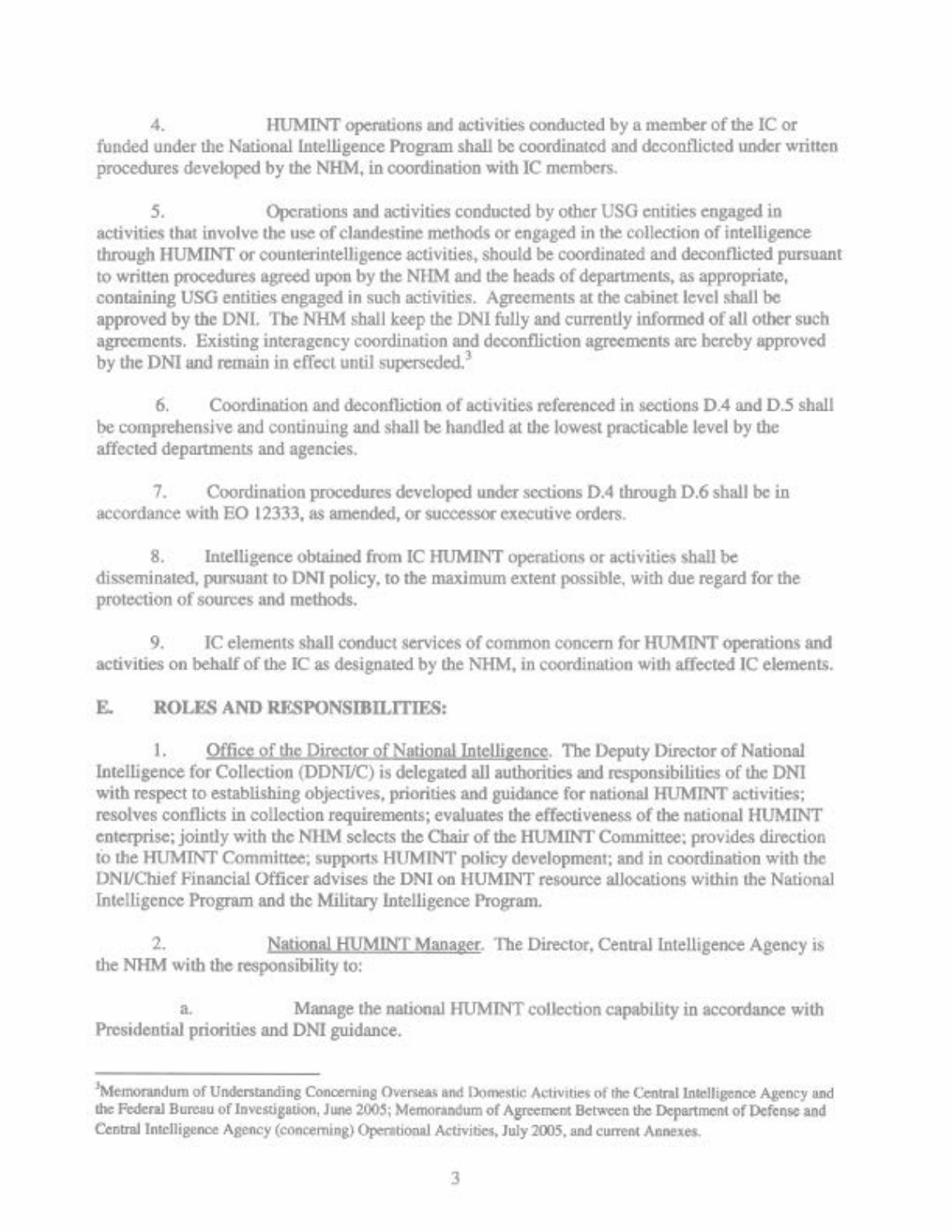b. Issue annually an integrated national HUMINT plan with associated goals and performance objectives.

c. **Ensure integration of national HUMINT collection capabilities into the** National Intelligence Coordination Center.

d. Ensure the most effective usc is made of resources and appropriate account is taken of the risks to the U.S. and to those involved in HUMINT collection operations and activities.

e. Develop, promulgate, and oversee implementation of core common standards for clandestine and overt IWMINT, including buman sowcc validation, training, intelligence collection requirements, evaluation, intelligence reporting, source description lexicon, cover support, and other HUMINT tradecraft practices.

f. Designate IC components. in coordination with affected IC elements. to manage services of common concern, including an interagency source registry, interagency technology registry, interagency cover registry (foreign and domestic), and a lessons learned compilation.

g. De\·elop, promulgate, and oversee implementation of procedures lo coordinate and deconflict HUMINT operations and activities conducted by IC elements or funded by tbe National Intelligence Program, in accordance with the policy stated in section D.

b. Ncgotiale written agreements with other USG entities engaged in collection activities that involve the use of clandestine methods, or that collect intelligence through HUMINT or counterintelligence activities 10 ensure these operations and activities arc coordinated and deconflicted with HUMINT operations and activities conducted by IC elements. Agreements at the cabinet level shall be approved by the DNI. The NHM shall keep the DNI fully and currently informed of all other sucb agreements.

Coordinate with the Federal Bureau of Investigation and Central Intelligence Agency to ensure counterintelligence operations or activities conducted inside and outside the U.S. arc aligned.

j. Establish such committees, boards or other mechanisms to facilitate HUMINT collaboration and integration as the NHM determines necessary.

3. The National HUMINT Committee. The Committee assists the DNI and National HUMINT Manager in fulfilling their HUMINT roles and responsibilities. The HUMINT Committee Chair is nominated by the NHM, and approved by the ON! or his designee. The HUMINT Committee Chair reports to both the NHM and the DDNI/C. The Committee is comprised of representatives from each IC element that conducts HUMINT operations and activities, the Undersecretary of Defense for Intelligence, and other USG departments and organizations as authorized by the HUMlNT Committee chaner.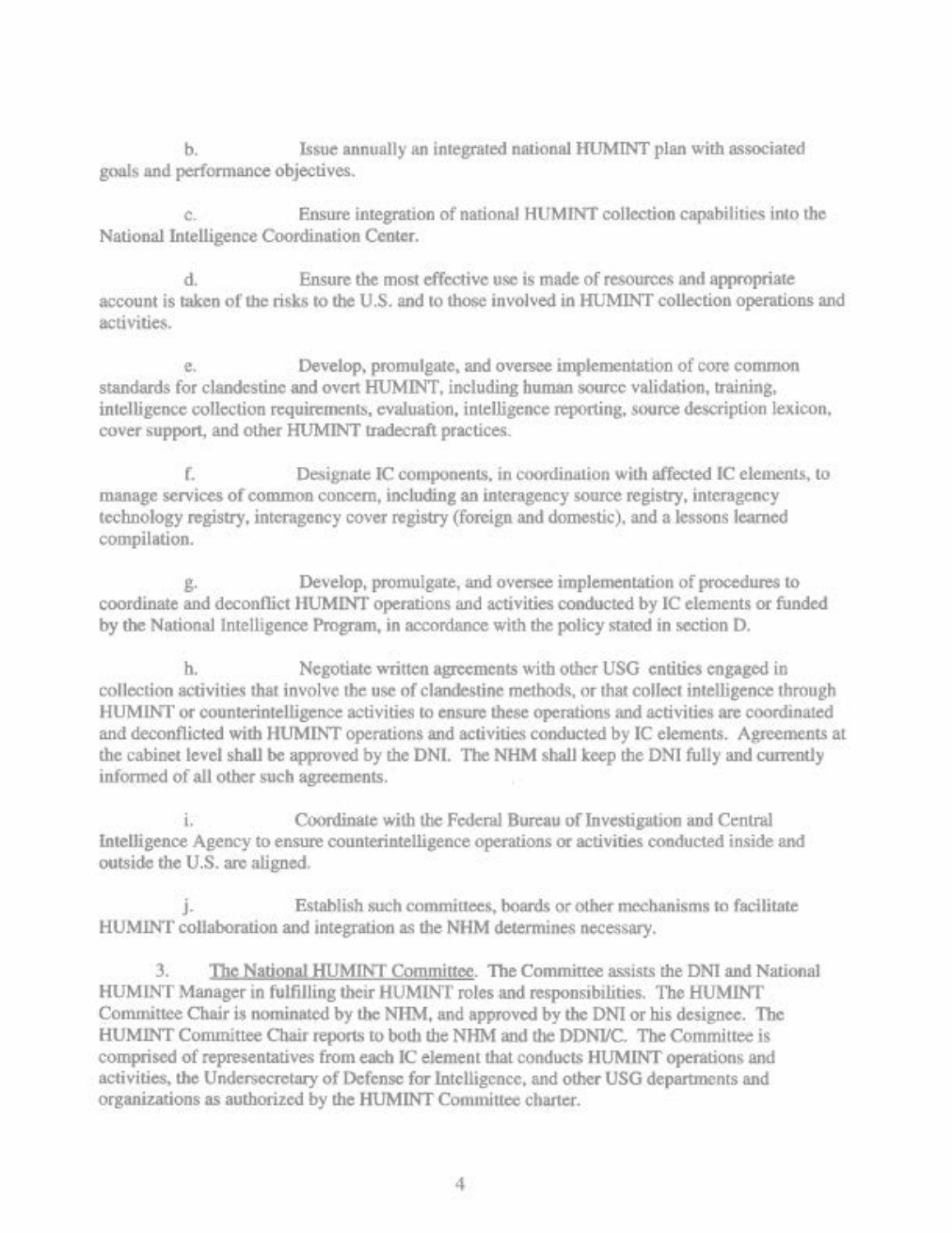4 Central Intelligence Agency.

a. Collects, analyzes, produces, and disseminates foreign intelligence and counterintelligence, including information obtained through clandestine means.

b. Conducts HUMINT services of common concern on behalf of the IC in accordance with section E.2.f.

5. Federal Bureau of Investigation.

a. Collects, analyzes, produces, and disseminates foreign intelligence and counterintelligence information, including information obtained through clandestine means.

b. Cooducts HUMINT services of common coocern on behalf of the JC in accordance with section E.2.f.

6. Department of Defense.

a. Collects, analyzes, produces, and disseminates foreign intelligence and oountcrintclligcncc mformation. including information obtained through clandestine means.

b. Conducts HUMINT services of common concern on behalf of the IC in accordance with section E.2.f.

7. Other IC Elements with Authority to Execute National HUMINT Activities. These IC clements shall:

a. Be responsible for executing their HUMINT activities in accordance with this ICD, and other applicable DNI and NHM directives, policies, and guidance.

b. Conduct HUMINT services of common concern on behalf of the IC in accordance with section E.2.f.

F. EFFECTIVE DATE: This ICD becomes effective on the date of signature.

Director of National Intelligence

6 MAR 08

Date